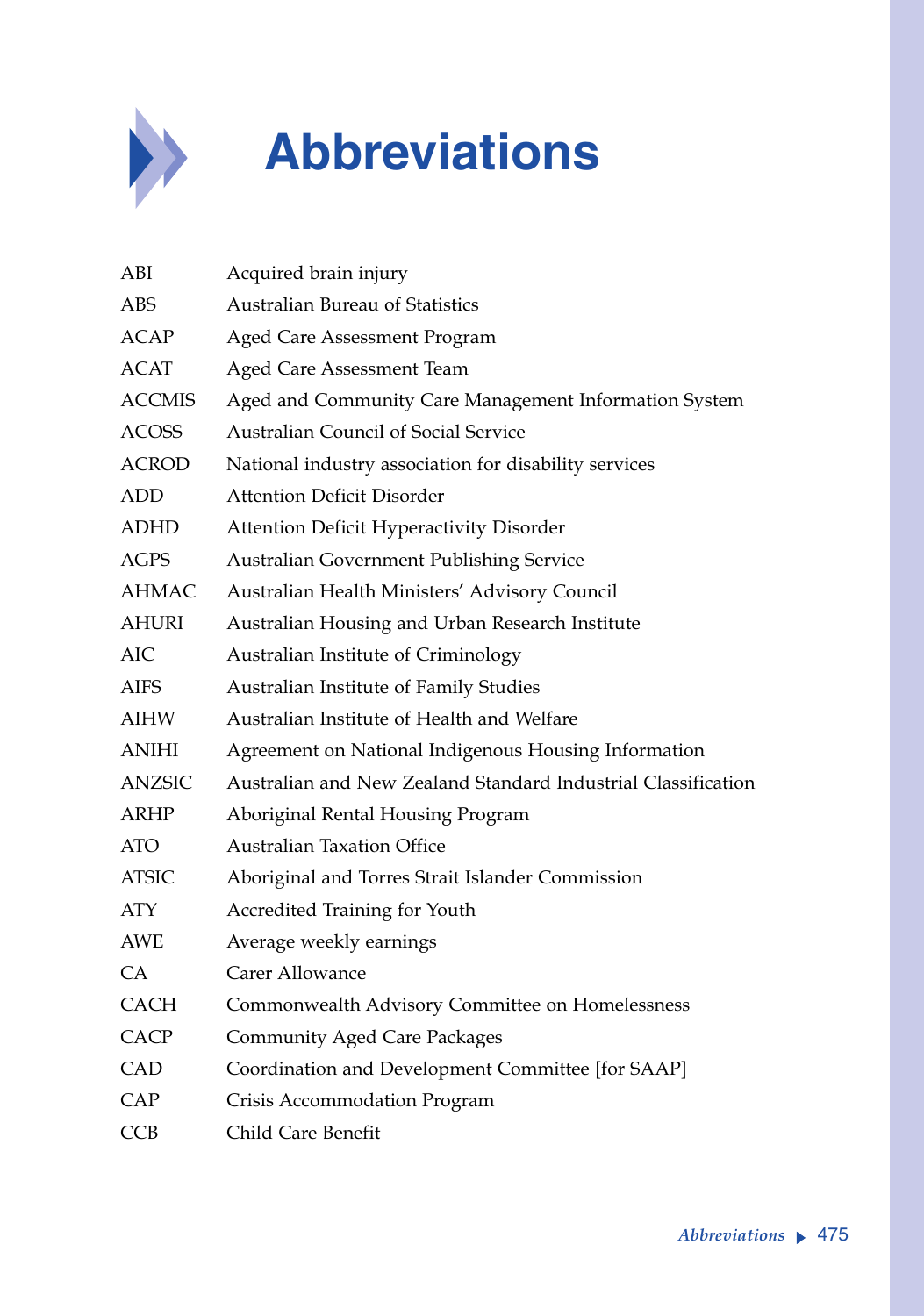| <b>CDA</b>    | Child Disability Allowance                                                         |
|---------------|------------------------------------------------------------------------------------|
| <b>CDDS</b>   | Centre for Developmental Disability Studies                                        |
| CGC           | <b>Commonwealth Grants Commission</b>                                              |
| COAG          | <b>Council of Australian Governments</b>                                           |
| <b>COP</b>    | <b>Community Options Projects</b>                                                  |
| COTA          | Council on the Ageing                                                              |
| CP            | Carer Payment                                                                      |
| CPI.          | <b>Consumer Price Index</b>                                                        |
| <b>CRA</b>    | <b>Commonwealth Rent Assistance</b>                                                |
| <b>CRS</b>    | Commonwealth Rehabilitation Service                                                |
| <b>CSC</b>    | <b>Community Services Commission</b>                                               |
| <b>CSDA</b>   | Commonwealth-State Disability Agreement                                            |
| <b>CSHA</b>   | Commonwealth-State Housing Agreement                                               |
| <b>CSMAC</b>  | Community Services Ministers' Advisory Council                                     |
| <b>CSTDA</b>  | Commonwealth/State/Territory Disability Agreement                                  |
| DAS           | Disadvantaged Areas Subsidy                                                        |
| <b>DCS</b>    | former Department of Community Services (Commonwealth)                             |
| <b>DDA</b>    | Disability Discrimination Act 1992 (Commonwealth)                                  |
| <b>DEST</b>   | Department of Education, Science and Training                                      |
| <b>DETYA</b>  | former Department of Education, Training and Youth Affairs                         |
| <b>DEWRSB</b> | Department of Employment, Workplace Relations and Small Business<br>(Commonwealth) |
| DHAC          | former Department of Health and Aged Care                                          |
| <b>DHFS</b>   | former Department of Health and Family Services (Commonwealth)                     |
| <b>DHS</b>    | Department of Human Services (Victoria)                                            |
| DHSH          | former Department of Human Services and Health (Commonwealth)                      |
| <b>DHW</b>    | Department of Housing and Works (Western Australia)                                |
| <b>DIMA</b>   | former Department of Immigration and Multicultural Affairs                         |
| <b>DIMIA</b>  | Department of Immigration, Multicultural and Indigenous Affairs                    |
| <b>DIST</b>   | former Department of Industry, Science and Technology (Commonwealth)               |
| DoH           | Department of Housing (NSW)                                                        |
| DoHA          | Department of Health and Ageing (Commonwealth)                                     |
| DP            | Disability Pension                                                                 |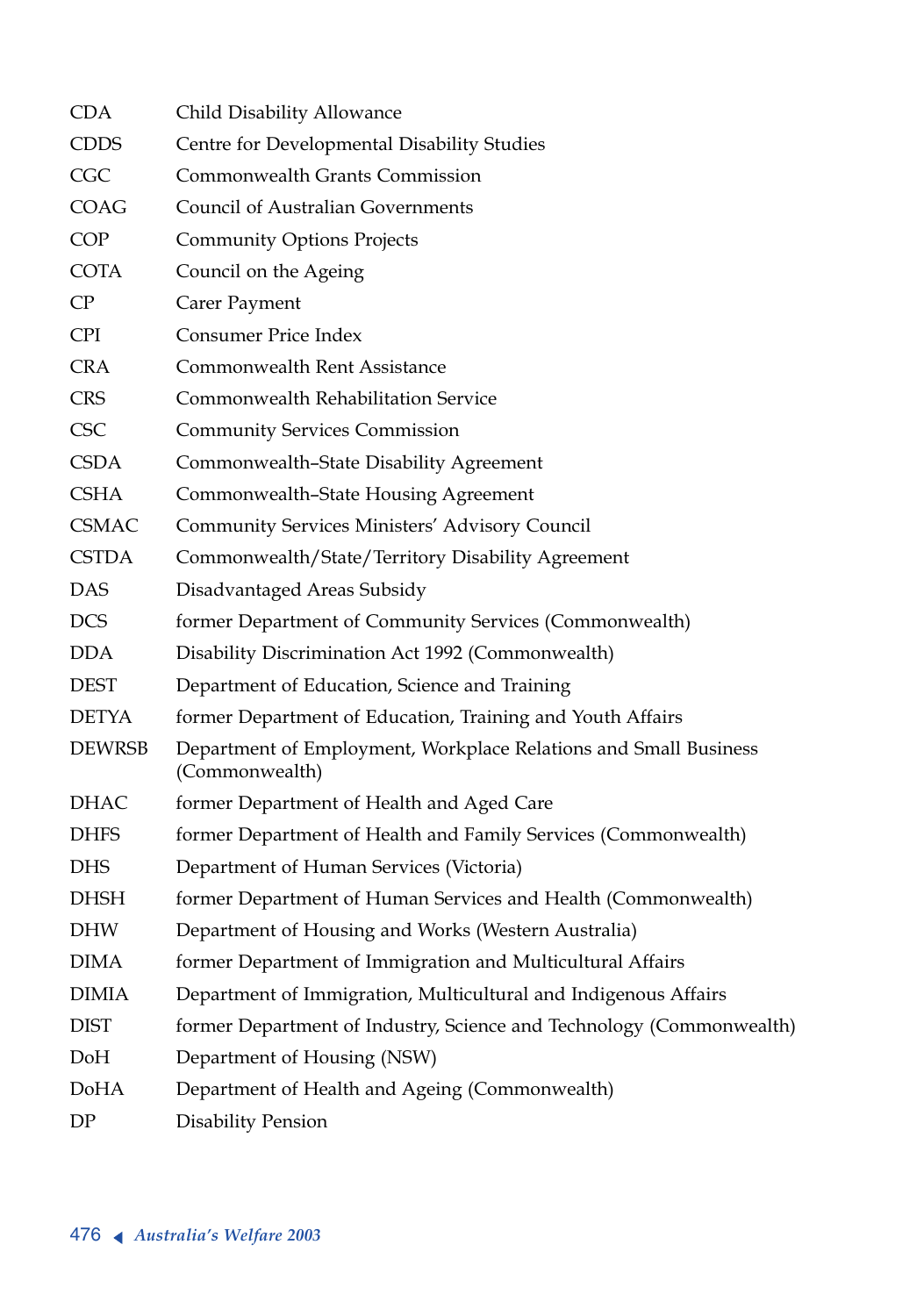| <b>DPIE</b>    | Department of Primary Industry and Energy                                      |  |
|----------------|--------------------------------------------------------------------------------|--|
| <b>DSP</b>     | <b>Disability Support Pension</b>                                              |  |
| <b>DSS</b>     | former Department of Social Security (Commonwealth)                            |  |
| <b>DTC</b>     | Day Therapy Centre                                                             |  |
| DV             | Domestic violence                                                              |  |
| <b>DVA</b>     | Department of Veterans' Affairs (Commonwealth)                                 |  |
| <b>EACH</b>    | <b>Extended Aged Care at Home</b>                                              |  |
| FaCS           | Department of Family and Community Services (Commonwealth)                     |  |
| <b>FAO</b>     | Family Assistance Office                                                       |  |
| <b>FBT</b>     | Fringe benefits tax                                                            |  |
| <b>FHOG</b>    | First Home Owner Grant                                                         |  |
| <b>FHPP</b>    | Family Homelessness Prevention Pilot                                           |  |
| <b>FTB</b>     | Family tax benefit                                                             |  |
| FTE            | Full-time equivalent                                                           |  |
| GDP            | Gross domestic product                                                         |  |
| <b>GFCE</b>    | Government Final Consumption Expenditure                                       |  |
| GPP            | General Purpose Payment                                                        |  |
| <b>GST</b>     | Goods and Services Tax                                                         |  |
| <b>HACC</b>    | Home and Community Care                                                        |  |
| <b>HMAC</b>    | Housing Ministers Advisory Council                                             |  |
| <b>HREOC</b>   | Human Rights and Equal Opportunity Commission                                  |  |
| <b>HRSCE</b>   | House of Representatives Standing Committee on Expenditure                     |  |
| <b>HRSCFCA</b> | House of Representatives Standing Committee on Family and Community<br>Affairs |  |
| ICD            | International Classification of Diseases                                       |  |
| ICF            | International Classification of Functioning, Disability and Health             |  |
| <b>IHR</b>     | Independent Homeless Rate                                                      |  |
| <b>IPD</b>     | <b>Implicit Price Deflator</b>                                                 |  |
| JPET           | Job Placement and Employment Training                                          |  |
| JSA            | Job Search Allowance                                                           |  |
| <b>LEAP</b>    | Landcare and Environment Action Programme                                      |  |
| MA             | Mobility Allowance                                                             |  |
| <b>MACS</b>    | Multifunctional Aboriginal Children's Services                                 |  |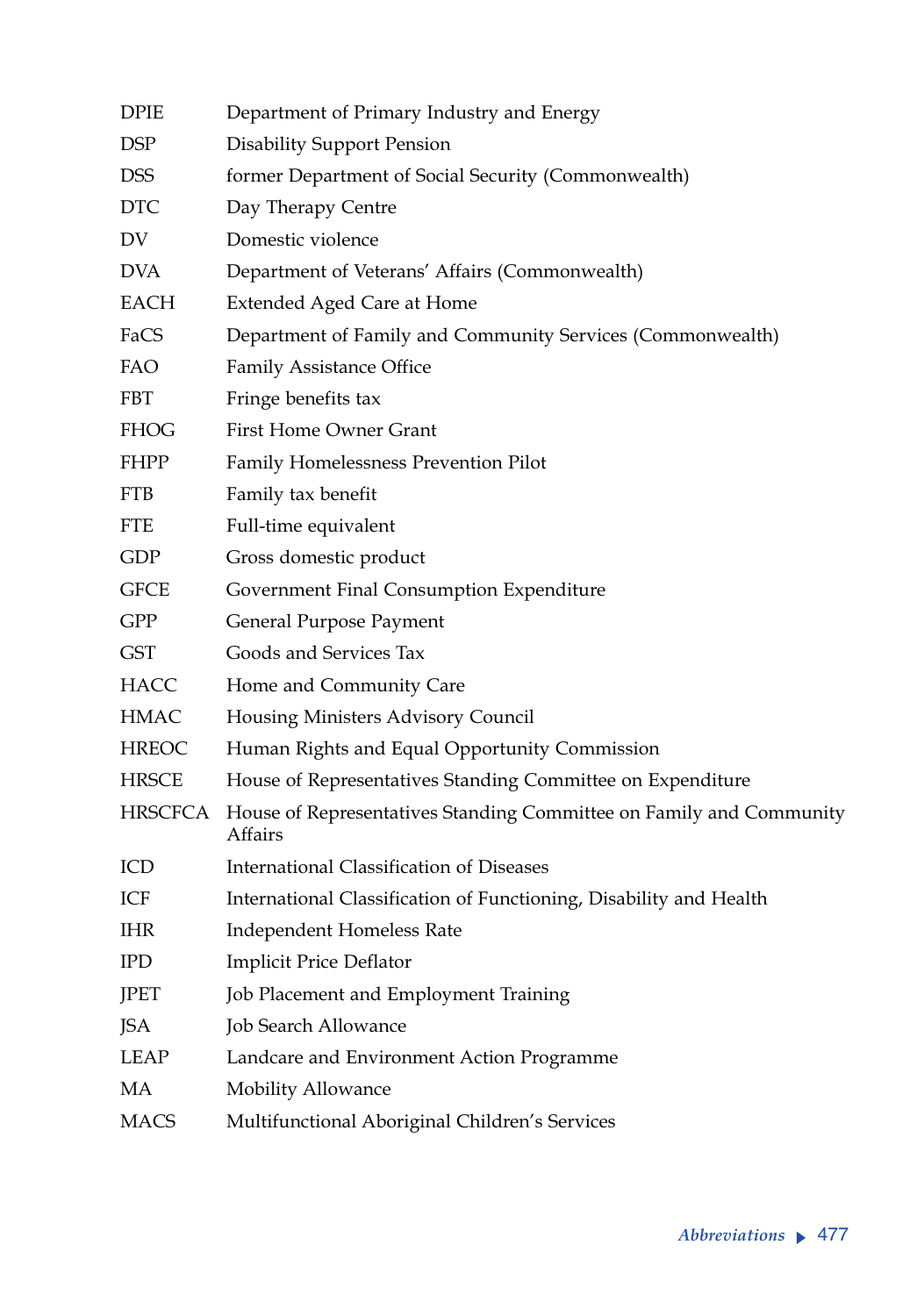| <b>MDS</b>    | Minimum data set                                             |
|---------------|--------------------------------------------------------------|
| <b>NCAC</b>   | National Childcare Accreditation Council                     |
| <b>NCHF</b>   | National Community Housing Forum                             |
| <b>NCSDD</b>  | National Community Services Data Dictionary (AIHW)           |
| <b>NCSIMG</b> | National Community Services Information Management Group     |
| <b>NDA</b>    | National Disability Administrators                           |
| <b>NDC</b>    | National Data Collection (for SAAP)                          |
| <b>NDCA</b>   | National Data Collection Agency (for SAAP)                   |
| <b>NET</b>    | National Evaluation Team (for SAAP III)                      |
| <b>NGCSO</b>  | Non-government community service organisation                |
| NGO           | Non-government organisation                                  |
| <b>NHDA</b>   | National Housing Data Agreement                              |
| <b>NHS</b>    | National Homelessness Strategy                               |
| <b>NHS</b>    | National Housing Strategy                                    |
| <b>NMDS</b>   | National minimum data set                                    |
| <b>NMHP</b>   | National Mental Health Plan                                  |
| <b>NMHS</b>   | National Mental Health Strategy                              |
| <b>NOOSR</b>  | National Office of Overseas Skills Recognition               |
| <b>NRCP</b>   | National Respite for Carers Program                          |
| NWO           | New Work Opportunities                                       |
| <b>OECD</b>   | Organisation for Economic Co-operation and Development       |
| <b>OLMA</b>   | Office of Labour Market Adjustment                           |
| PADV          | Partnerships against Domestic Violence                       |
| PCAI          | Personal Care Assessment Instrument                          |
| PM&C          | Department of Prime Minister and Cabinet (Commonwealth)      |
| <b>PMSEIC</b> | Prime Minister's Science, Engineering and Innovation Council |
| PPS           | Post Placement Support                                       |
| <b>QIAS</b>   | Quality Improvement and Accreditation System                 |
| RCI           | <b>Resident Classification Instrument</b>                    |
| <b>RCS</b>    | <b>Resident Classification Scale</b>                         |
| <b>RSE</b>    | Relative standard error                                      |
| SA            | Sickness Allowance                                           |
| SAAP          | Supported Accommodation Assistance Program                   |